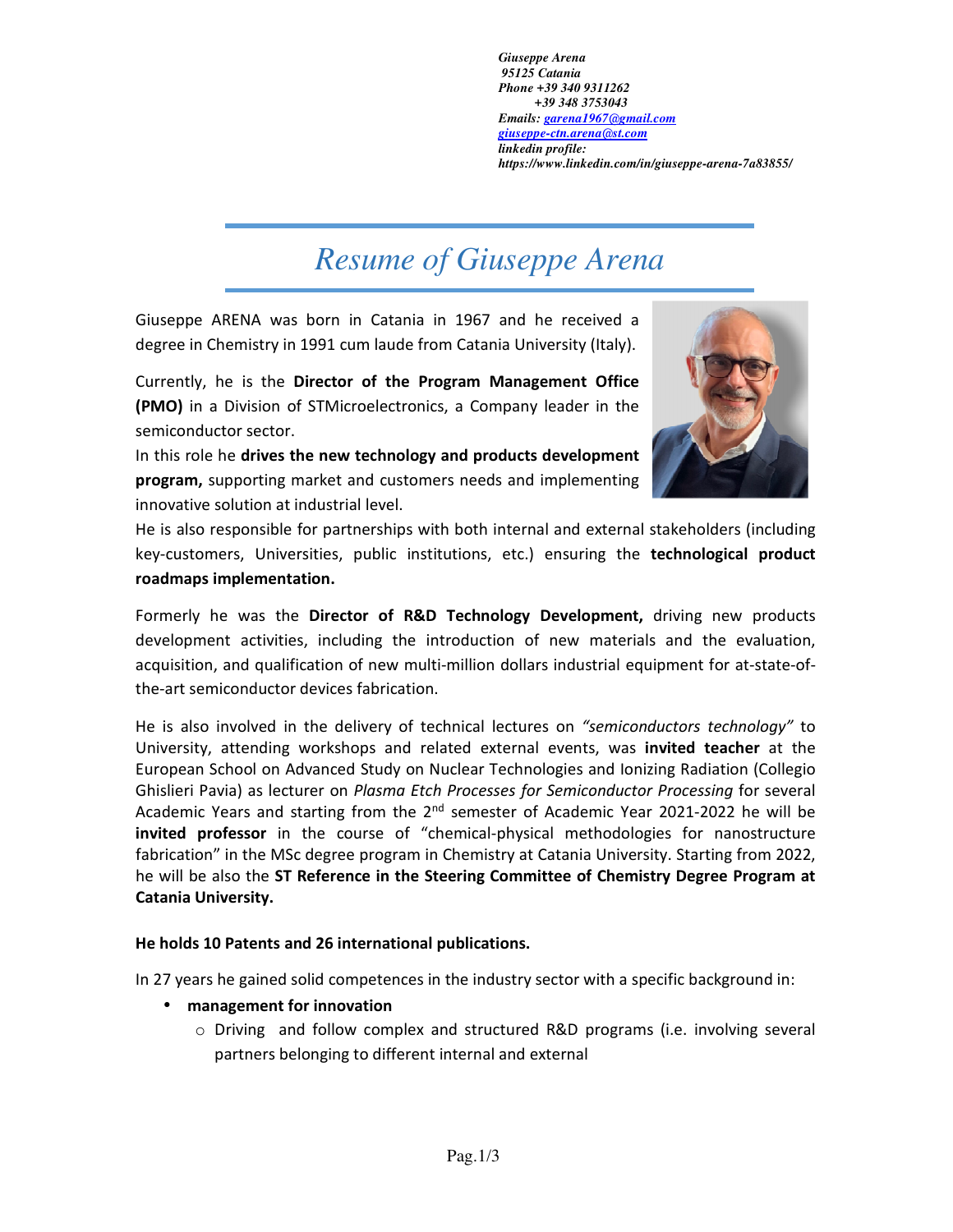*Giuseppe Arena 95125 Catania Phone +39 340 9311262 +39 348 3753043 Emails: garena1967@gmail.com giuseppe-ctn.arena@st.com linkedin profile: https://www.linkedin.com/in/giuseppe-arena-7a83855/*

organizations) and following LEAN-based approach with the final purpose to develop new technological platforms and to introduce new products in the market.

- $\circ$  Working in a dynamic environment, he acquired the ability to anticipate changes, quickly detect business opportunities, mitigate risks, and make strategic decisions.
- o Networking activities with University and Research Center (ex. CNR, LETI, etc.) to run scientific and R&D activities of common interest and to manage funded research programs and research contracts.

## • **new products development**

- $\circ$  Over a period of more than 24 years, I gained key expertise in semiconductors technology development and transfer from basic research ideas to prototypes, industrialization and applications.
- o Successful on creating good working team (hiring, coaching, supporting, etc.);
- o Strong skills for Research and Development, open mind set and creativity;
- $\circ$  Capable of identifying and analyzing problems, then proposing and implementing creative solutions.
- $\circ$  handle multiple projects simultaneously, prioritize tasks and complete them in an accurate and timely manner and anticipate changes, quickly detect business opportunities, mitigate risks, and make strategic decisions;

## • **Technical Competences**

- o Chemistry and materials science
- o Surface Chemistry;
- o Plasma Chemistry;
- o Plasma treatments of materials and characterization;
- o Polymers Science;
- o Physical and Chemical advanced analysis (XPS, RBS, SIMS, ToF-SIMS, AFM, SEM, TEM);
- o Process Reliability and failure analysis of materials and devices;
- o Semiconductor processes for microelectronic device fabrication;
- o Nanotechnology and processing;
- o Nanostructures fabrication;
- $\circ$  Building block definition and design rule definition of microelectronic devices;
- o Knowledge of several chemical analytical techniques (GC-MS, IR, UV-VIS, HPLC, GPC).
- o Advanced characterization and chemical analysis.
- **From a behavioral point of view his main skills are:**